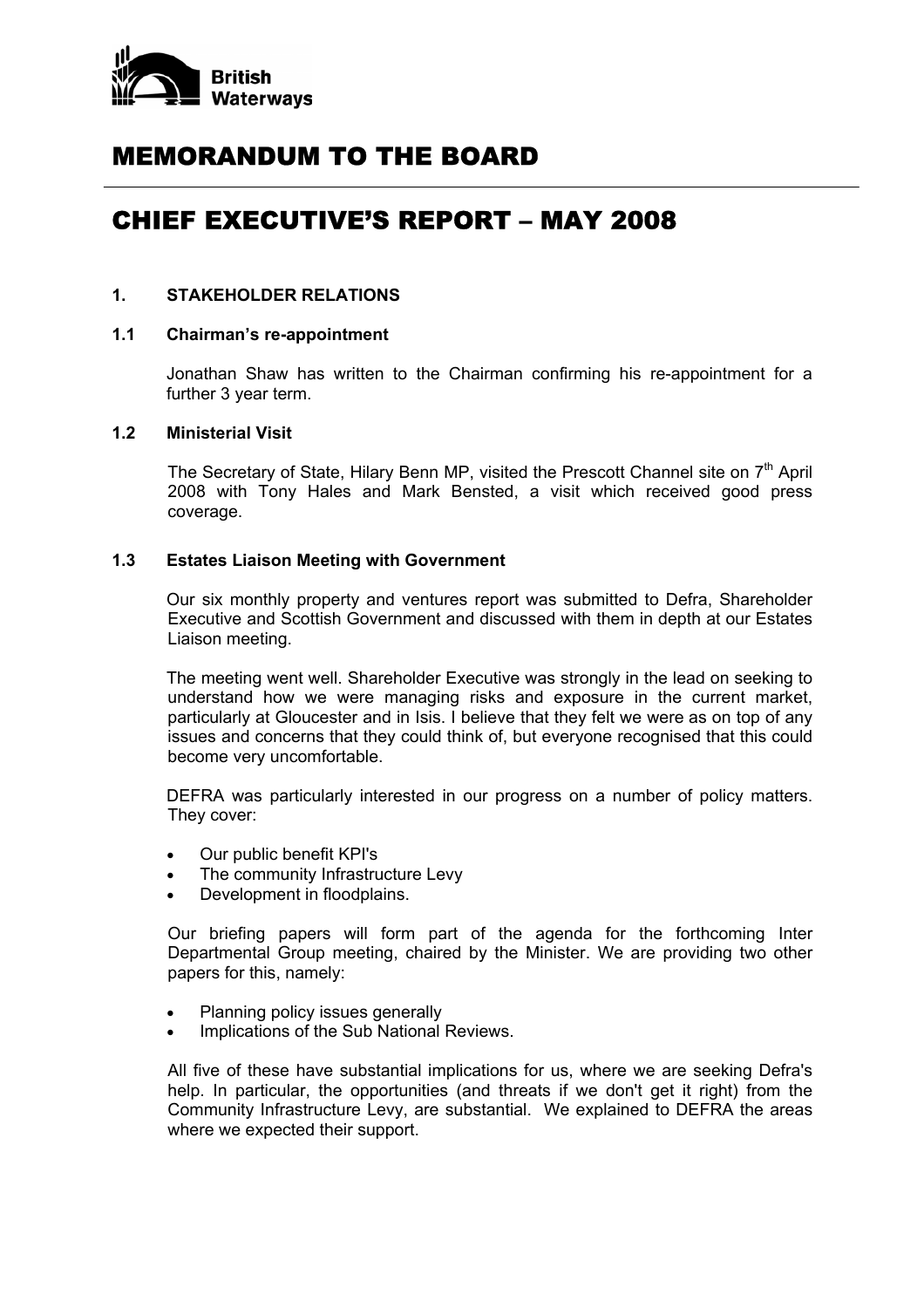# **1.4 Scottish Government**

 BWS held its quarterly update meeting with SG civil servants in mid March. The next BW/SG high level meeting is scheduled for 22 May to further progress ongoing discussions regarding transparency and accountability. A timetable to redraft the BWS Financial Memorandum will be discussed as well as SG expectations for efficiency savings and BW strategy regarding our residential property portfolio and commercial property.

Jonathan Hargreaves' appointment as BWB Scottish member with effect from 1<sup>st</sup> April has been announced by the Scottish Government. The recruitment of additional BWSG members is ongoing with interviews for the appointment of up to 5 new members taking place this month. An induction and familiarisation tour of the Lowlands is planned for June involving current and new BWSG members.

# **1.5 British Waterways Advisory Forum**

BWAF is BW's independent advisory body that is tasked to assist on strategic matters. It is currently chaired by Nigel Stevens of Shire Cruisers. At present BWAF is considering its response/advice to the *Six Challenges* facing BW. It is also assisting in some detailed work on future boat licence fees following the 2007 consultation.

BWAF's heritage sub-group is compiling a list of willing volunteers who have heritage knowledge and can be called upon to advise BW people in each business unit. The sub-group has commented favourably on BW's heritage policy and operating instructions.

Four Board Members are attending the bi-annual meeting of BWAF on 16 May 2008.

# **1.6 Waterway User & Special Interest Groups**

WUSIG is the BW wide consultative forum that also meets bi-annually. It has brought together both boating & non-boating interests and deals with more operational type matters. This new format which replaces separate *Boating Issue* and *Corridor Issue* meetings has been generally well received. The dimensional standards of BW waterways and BW's dredging plans are recurring themes discussed by the group. Verification of gauge and dimensions is work scheduled for completion September 2008. More work is required before a clear approach to dredging that integrates with financial plans can be articulated satisfactorily.

#### **1.7 The Inland Waterways Advisory Committee**

IWAC is the independent body that advises Defra on matters relating to all inland navigations. BW attends as an observer and has improved its relationships with this group. IWAC more or less sets its own programme of work which is largely research based. It is currently researching comparator waterway funding models in Europe, evaluating the public benefit of waterways and investigating the waterways potential of new technologies. The Chairman of IWAC is John Edmonds, currently a board member of The Environment Agency.

#### **1.8 Consultation**

The approach to consultation is developing on a more systematic basis. An internal guidance note is planned and a draft of this has been well received by customer groups. A programme of Chief Executive customer meetings in each business unit is set up for June & July 2008. This ties in with the programme for consultation on the allocation and pricing of moorings about which many customers feel very strongly.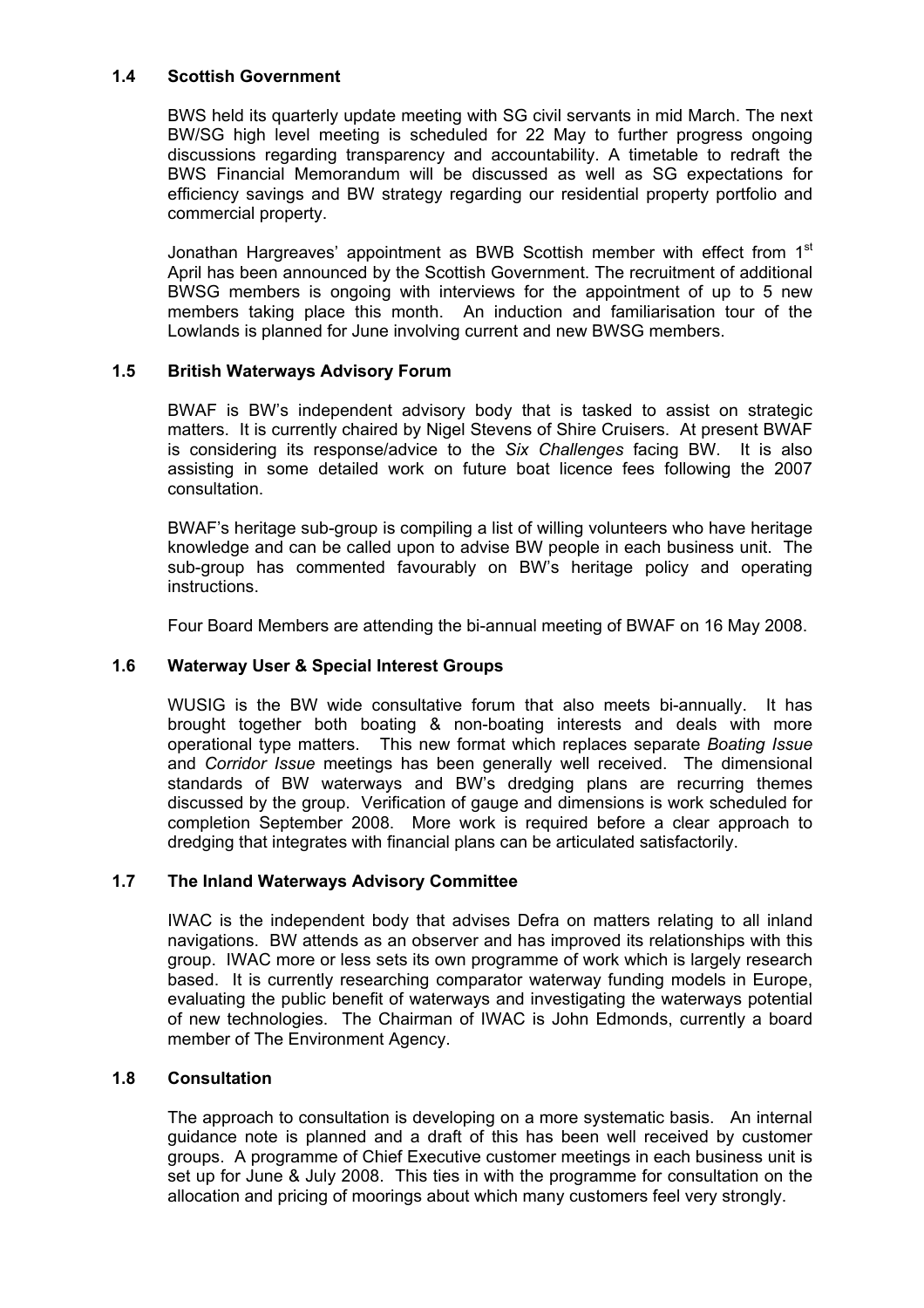A customer panel is to be established to advise on the future developments of customer service standards.

# **1.9 The Waterways Trust**

Relationships continue to develop satisfactorily. The future direction of the TWT Museums is agreed, including a reduction in the amount of BW space occupied at Gloucester.

## **1.10 CLG - Community Infrastructure Levy**

Our lobbying during the committee stages of the Planning Bill has led to good contact with CLG and to BW attending the first of a series of briefings for opinion formers to influence thinking on the drawing up of the guidance that relates to the implementation of the Bill.

## **1.11 Freight**

At our instigation, Sea & Water, the government's body for promoting waterborne freight, is holding a discussion round table on 13 May to develop a common platform for the inland waterway sector to promote for mutual benefit.

Simon Salem has also been recruited to the board of Sea & Water.

## **1.12 West Midlands – Collaboration with Canal Societies**

Liaison meetings have taken place with the Staffordshire & Worcestershire Canal Society and (for the first time) the Birmingham Canal Network (BCN) Society. The General Manager attended the former's annual dinner where he was presented with an award for contributions to society's aims. After positive discussions with the BCN Society, they are looking to enter into a voluntary arrangement to maintain a length of towpath. They will provide labour and BW will deliver suitable training to ensure safe working.

# **2. MARKETING & CUSTOMER SERVICE**

## **2.1 Service Performance Indicators & Visitor Number Reports**

In future, quarterly customer service reports will be prepared for the Directors and for the Board. These cover eleven non-financial performance indicators some of which are tracked continuously and others measured once a year. A single customer service rating will be arrived at to provide a ready year on year comparison.

The approved customer service standards are now in place and being tracked against. Methods include existing surveys, mystery shops, and regular management processes such as length inspections.

Customer satisfaction will in future be tracked through the *definitely* score in a *propensity to recommend* survey question. This is judged more relevant than *overall enjoyment* or *exceeding expectations* as the majority of customers are regular and frequent users of the waterways.

The *valued national asset* questions are also being developed to better reflect everyday amenity value of the waterways, rather than measuring the importance the general public professes to place on waterways as part of the nation's heritage. Few people say they don't regard waterways as an important part of the nation's heritage but that doesn't mean they are motivated to participate.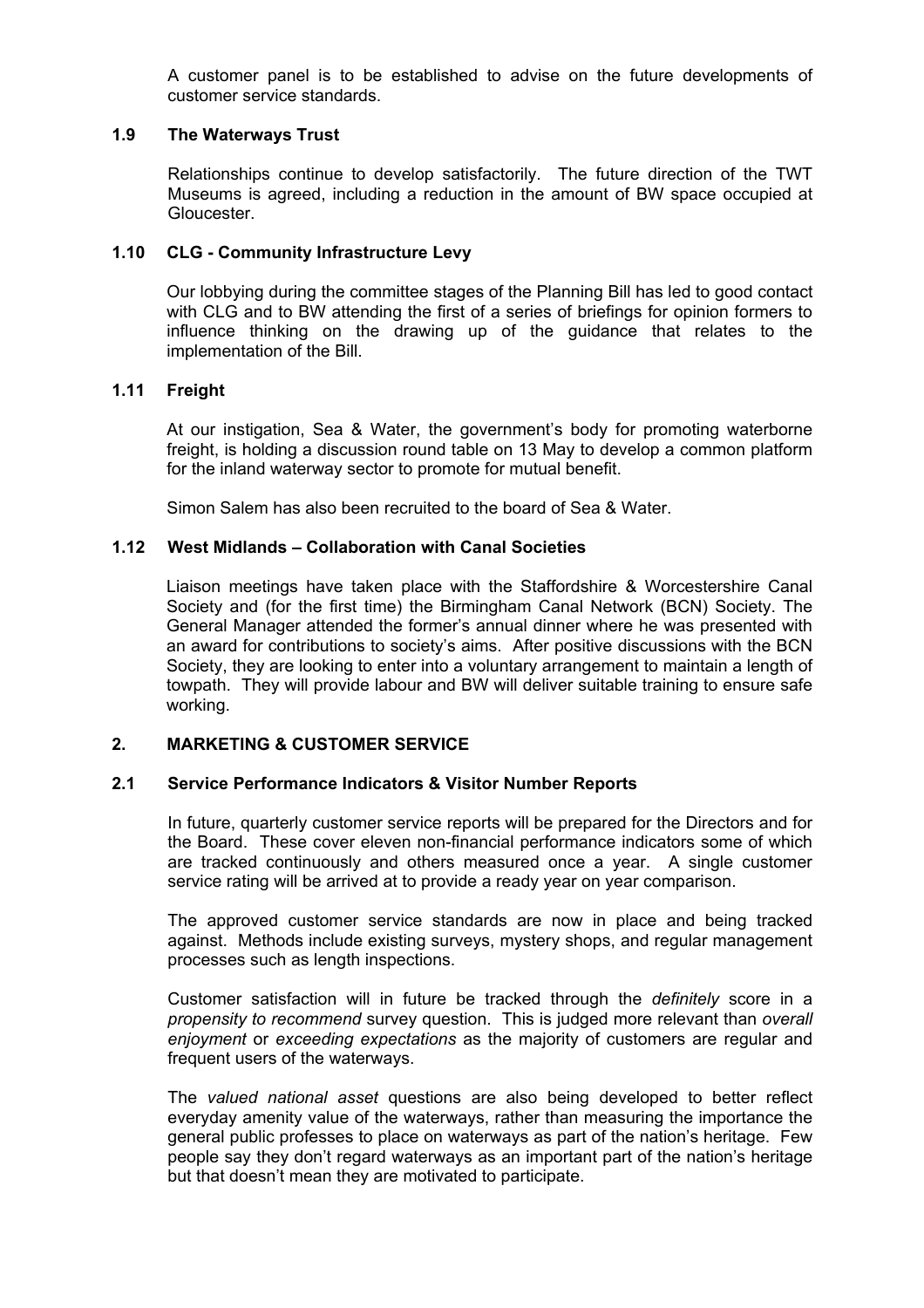Unique visitors in a research period has replaced volume of visits as the principal performance indicator. The advantage of this is that it provides a measure of the extent to which the waterways offer is reaching individual people. Between January & March 2008, BW's waterways received an average of 2.8m unique individuals in each two week period. This compared with 2.3m (i.e. 22% increase) on January to March 2007.

We will also continue to record total footfall. Between January & March 2008 this was 55m against 51m in 2007 (i.e. 8% increase).

Perhaps the most interesting volume number, though the most problematic to arrive at, is the total number of individuals that use BW waterways over the course of a year, irrespective of frequency of use. We estimate that for 2007 this was around 11.2m.

We will monitor complaints performance by reference to the number of complaints that are referred to and upheld by the Waterways Ombudsman.

# **2.2 'Yours to enjoy' campaign launch**

19 May sees the launch of the 2008/09 marketing campaign to increase visitor numbers under our 'yours to enjoy' banner. The following areas will receive leaflet guides to homes situated near canals and rivers, alongside billboard posters on streets, bus stops and phone boxes, and in train stations.

- Lancaster
- Manchester
- Stoke
- Nottingham
- Birmingham
- Milton Keynes
- London Paddington-Camden

And activity will continue into June and July in:

- Edinburgh
- Liverpool
- Gloucester
- Loughborough
- East London

A second wave of activity will happen in most of these areas in mid-August.

We have also started to re-brand our vehicles, a really cost-effective way to get our message across.





Staff have been provided with campaign-themed car stickers and an example is included in the board pack. We will test the effectiveness of the campaign using face-to-face market research and looking at visitor survey results and pedestrian counters.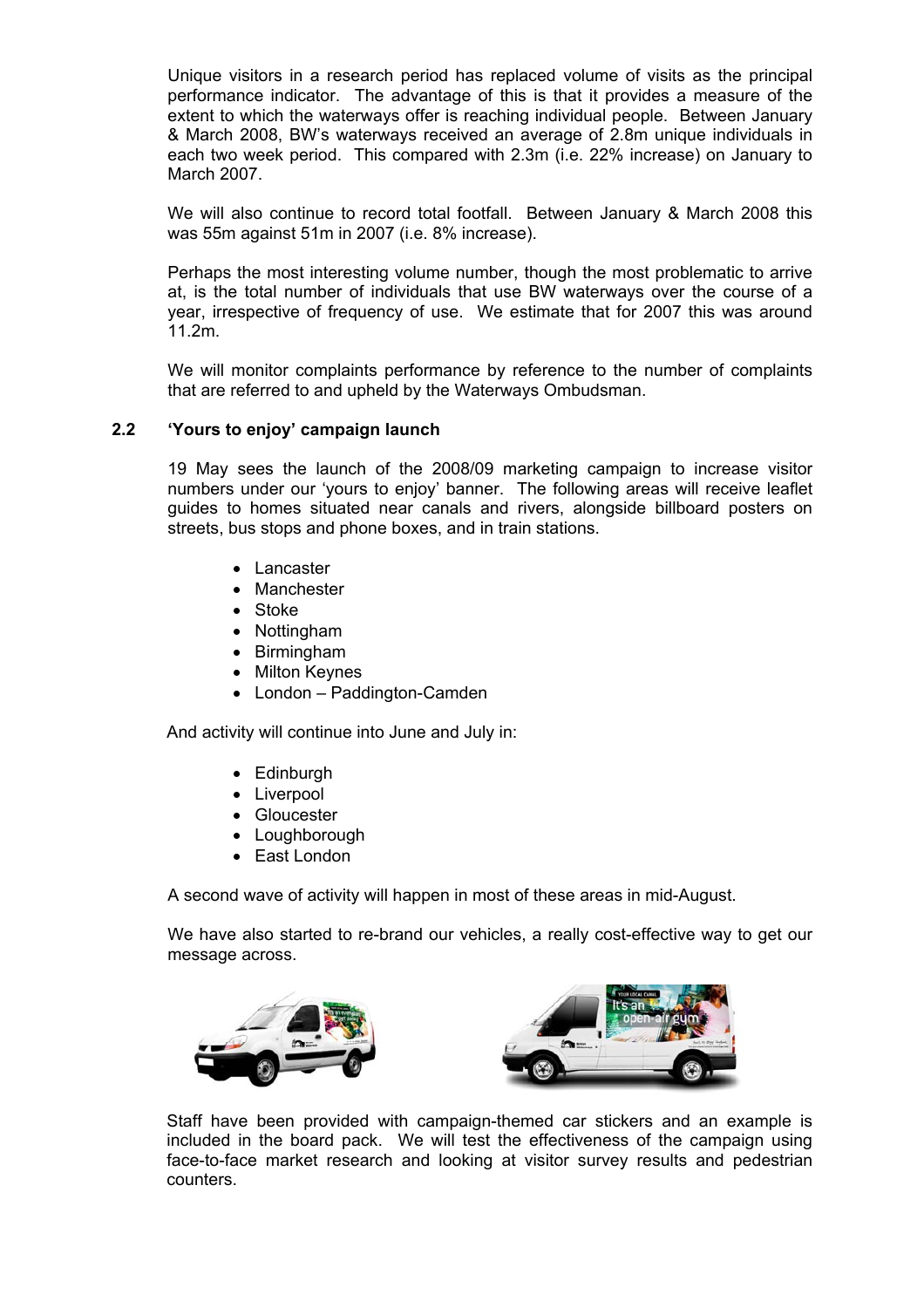# **3. STRATEGIC PEOPLE ISSUES**

## **3.1 Leadership Development Programme**

The identification of leadership strengths and development needs for all our senior managers has been completed by CHPD. A programme of development workshops are now being planned for delivery during 2008/9. The workshops will concentrate on developing the leadership behaviours of Teamwork, Flexible Thinking, Developing People, Customer Focus and Getting Messages Across.

# **3.2 Employee Opinion Survey**

A full survey of employee opinions and attitudes was undertaken during March. The previous survey took place shortly after the business restructure and redundancy programme of 2006/7 when low levels of satisfaction were recorded. Various improvement actions primarily focussed on leadership and communications were implemented during 2007/8 and the survey results in key areas compared to last year's results are as follows:

|                                 | 2008 | 2007     |
|---------------------------------|------|----------|
| Satisfied with current job      | 78%  | 64%      |
| Motivated in current job        | 69%  | 57%      |
| Satisfied with BW as employer   | 70%  | .50%     |
| Satisfied with leadership of BW | 44%  | $31\%$ . |

 General improvement levels are pleasing and we are now identifying actions at local and national level to drive further improvements. Full details of the comprehensive survey are available if required.

## **3.3 Pension Fund Consultation**

The 60-day consultation period into the proposed changes in contribution levels commenced on plan on 30 April. The Board will receive a full update at its July meeting.

#### **3.4 Restructure of Financial Controller Responsibilities**

As part of our continuing focus on efficiency improvement a review of Financial Controller responsibilities has recently been undertaken and a restructure to reduce costs in this area has been implemented. The roles of Finance Controller, Scotland and Finance Controller, Core Waterway have been combined and Debs Hurst, Finance Controller, Core Waterway has taken on the new combined role. John Wallace, Finance Controller, Scotland will shortly leave BW as a result of this restructure.

# **3.5 South West Business Unit General Manager**

Ian Jarvis, South West Business Unit General Manager, has been seconded to a central team preparing the next 10 Year Strategy for a period of six months. As a consequence John Ward, Asset and Programme Manager, has taken up the role of Acting General Manager. Will Burnish, who transferred to the SWBU in February as Senior Project Manager, has taken up the role of Acting Asset and Programme Manager.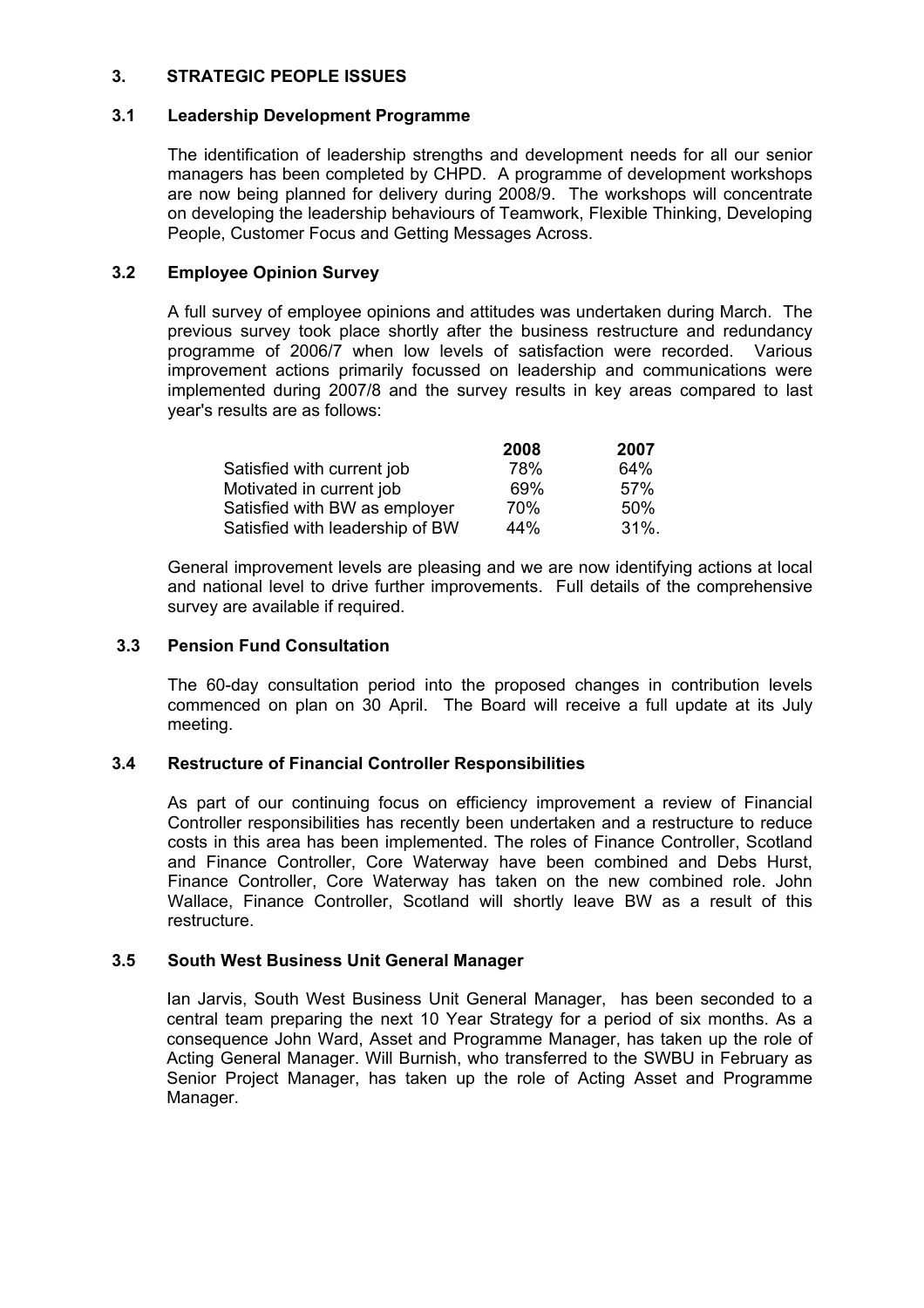# **4. LEISURE**

#### **4.1 Moorings tender trial**

After extensive pre-consultation, finishing with a planned discussion at the British Waterways Advisory Forum on 16 May, the formal consultation period is expected to begin on schedule during week commencing 19 May.

#### **4.2 Licence enforcement**

All new recruits to the enforcement teams in the two 'special measures' areas (South East and West Midlands) are in place. There is regular reporting to Directors and General Managers on evasion caseload and progress. Two briefings (north/south) were held for all enforcement staff in April/May with positive feedback.

Every opportunity is being taken to publicise to user groups and waterways media, the increased number of removals of boats using Section 8 and 13 powers.

Consultation has begun on the introduction of a late payment charge (expected to be £180) with introduction planned for this autumn.

As an example of our increased effectiveness, South East business unit lifted as many boats (14) in the first four months of 2008 as it did in the whole of 2007.

## **4.3 Residential moorings**

The enforcement briefings referred to above included a special section on our powers to deal with illegal residential boats. These have now been regularly tested in court (we have always been successful).

At the same time, a working group has been put together to take a longer term view of residential mooring and the business opportunities it offers as well as the operational problems it can bring. This group has made good progress and will report to executive directors in June.

#### **4.4 Foxton**

The Foxton HLF project to improve access to this site and facilitate the interpretation of its history is virtually complete. The benefits of the £3 million spend will be celebrated on the 14/15 June at the Foxton Festival.

#### **4.5 Crick Boat Show (24– 26 May)**

The show is in its second year of management by REM our events specialist partner. They have had an excellent run in to the show and are on target to meet budget and produce a spectacular event.

Although Crick Marina has been extended REM have not been able to take advantage of the new basin for exhibitor berths due to an issue with planning conditions that has yet to be addressed and that unfortunately renders the event insurance void in the new area. This will be addressed for next years show and the marina operator is identifying additional berths for show use in the existing basin.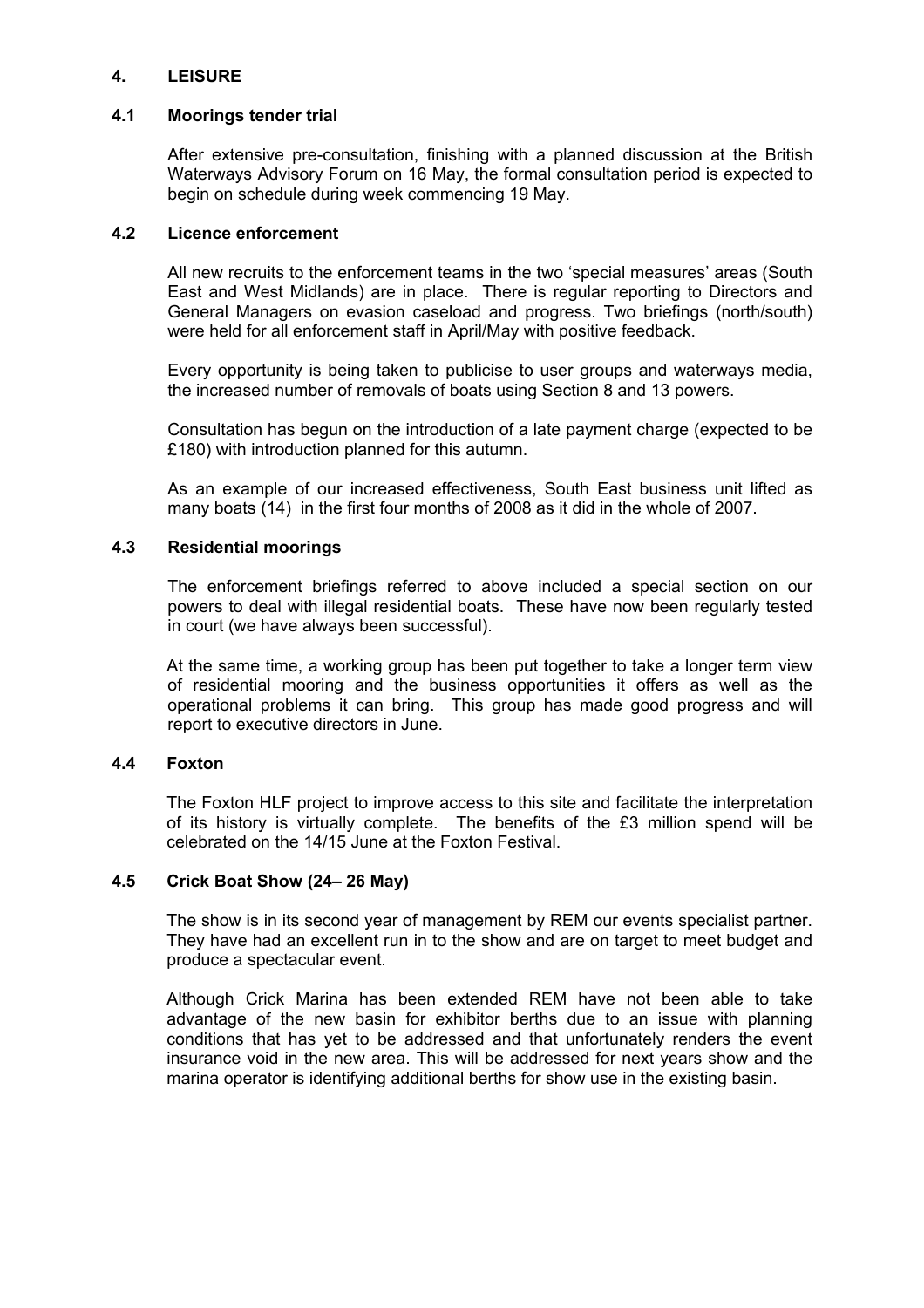# **5. RESTORATION/REGENERATION**

# **5.1 Pontcysyllte World Heritage Site**

The nomination has passed the first technical hurdle and been accepted for assessment by UNESCO. An assessor is due on site in September; we are meeting with DCMS and partner officials on  $19<sup>th</sup>$  May to discuss arrangements for the Assessors visit.

# **6. CORPORATE SOCIAL RESPONSIBILITY**

# **6.1 "Canals on your Doorstep" - West London Event**

During the weekend of  $19<sup>th</sup>$  &  $20<sup>th</sup>$  April, the LDA co-ordinated a weekend where local attractions offered special deals to the residents of West London in order for them to "discover what's on their doorstep". British Waterways got involved by organising boats trips from Uxbridge with the West London Floating Classroom on 20<sup>th</sup> April. Approximately 100 people enjoyed the 2 trips. British Waterways also organised trips from Brentford up to Osterley Lock with the trip boat operator, Canal & River Cruises, during both days. 111 people took part during the weekend.

# **7. PROPERTY**

# **7.1 Glasgow Canal Regeneration Project – New Vision for Speirs Locks**

New design proposals for the area around the historic Speirs Wharf site in Glasgow were unveiled in early April as the latest stage in the long term regeneration of Glasgow's Canal Corridor. The three masterplan design approaches follow an extensive, and ongoing, community engagement exercise which has seen local residents, businesses and school children input to the plans.

Speirs Locks is one of the most visible locations in Glasgow and the £100m proposals will make full use of this unique position to create a place with a distinct canalside identity. With its elevated position above Glasgow the site has the potential to become a 'Balcony for the City' with a mix of residential, commercial, leisure and canal uses.

# **7.2 Brayford Hotel Development, Lincoln**

Plans for a British Waterways property to be converted into a new £10 million 6 storey hotel with associated leisure facilities in Lincoln city-centre have been unanimously approved by Lincoln City Council's Planning Committee. The plans were submitted by developer Manorcrest and is being managed by the PD North team. Construction is expected to begin in January 2009 and the hotel would be open by the summer of 2010.

# **7.3 Premiums – North West Business Unit**

 Negotiations have commenced with a London developer to agree development rights for an exciting new complex close to Manchester City Centre. Above the fourth (to be confirmed) level, the building would project over the canal track to a slight depth over a part of the frontage. There is also a proposed "media wall" similar to that in Times Square, New York. This "media wall" would be the biggest in Europe. The Business Unit is seeking to agree a capital sum in exchange for the overhang and a licence fee, perhaps on a revenue or profit sharing basis, for the "media wall",

 The North West Business Unit are also continuing negotiations with Tesco to grant them rights to construct a new at-grade pedestrian swing-bridge over the Leeds and Liverpool Canal at Sefton in Merseyside.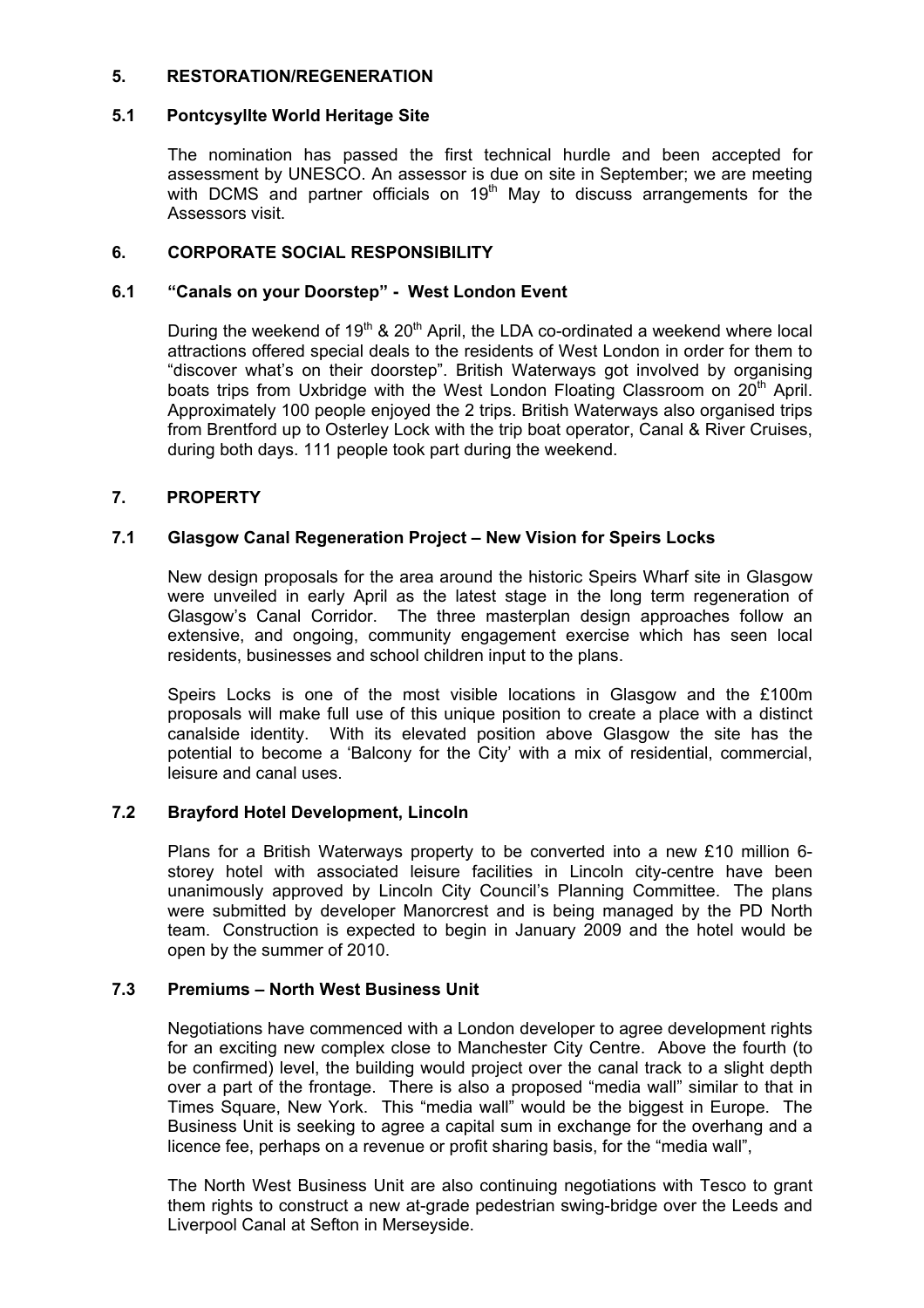## **8. CORE WATERWAY**

## **8.1 Patch Bridge – Gloucester & Sharpness Canal**

Our application for a 7.5 tonne weight limit was refused by Gloucestershire County Council (GCC). This was anticipated as it would prevent large vehicles, especially coaches, reaching the Wildfowl and Wetland Trust at Slimbridge. However as a consequence we have had a number of meeting with GCC and are pleased to report that GCC have now agreed to fund a replacement deck and upgrade to 44 Tonnes on a 50:50 basis (previously BW were faced with the prospect of funding £800k of the total £1.2m bill). GCC are also aware of BW current funding restrictions and have offered to fund 100% of the project this financial year with BW repaying its share in 2009/10.

## **8.2 Office Move – South West Business Unit**

The SW Business Unit relocated from Alexander Warehouse to the Dock Office the week before Easter. This entails a significant reduction in office space with an anticipated saving of £40-50k p.a. We have embraced 'New Ways of Working' in the new office, with desks provided on a 60:40 basis, the introduction of a clear desk policy and a central 'registry' for files and documents.

## **8.3 River Soar – Floating Pennywort**

Manual removal of floating pennywort on the Soar commenced in April by the vegetation team. Herbicide application to start in May/June. Material and assistance is to be provided by Centre for Ecology & Hydrology's Aquatic Plant Management Group, as this will be a trial control application for the UK.

#### **8.4 Yorkshire Air Ambulance – BBC documentary**

A BBC1 daytime documentary about the work of the Yorkshire Air Ambulance, to be broadcast in September, is to feature Yorkshire Business Unit lock keeper Phil Schofield who recently took part in a day's filming to highlight his life-saving efforts for a couple out boating on the Aire & Calder Navigation in April.

#### **8.5 Montgomery Canal – habitats regulations & positive management**

We have been in discussions with Countryside Council for Wales (CCW) about progressing the Conservation Management Strategy (CMS) in Wales. They have asked us to make another approach to Welsh Assembly Government (WAG) on interpretation of the position with respect to the Habitats Regulations (relating to protection of the European-level wildlife site designation in Wales).

We have developed a new approach with CCW aimed at convincing WAG that the Strategy can proceed without needing to claim potentially contentious "over-riding public interest". This will make for a smoother implementation as it avoids any potential challenge from wildlife NGOs and underlines the enhancements to nature conservation value contained within the CMS. Following consultation with our national Legal and Environment colleagues we have submitted a draft for final comments from CCW.